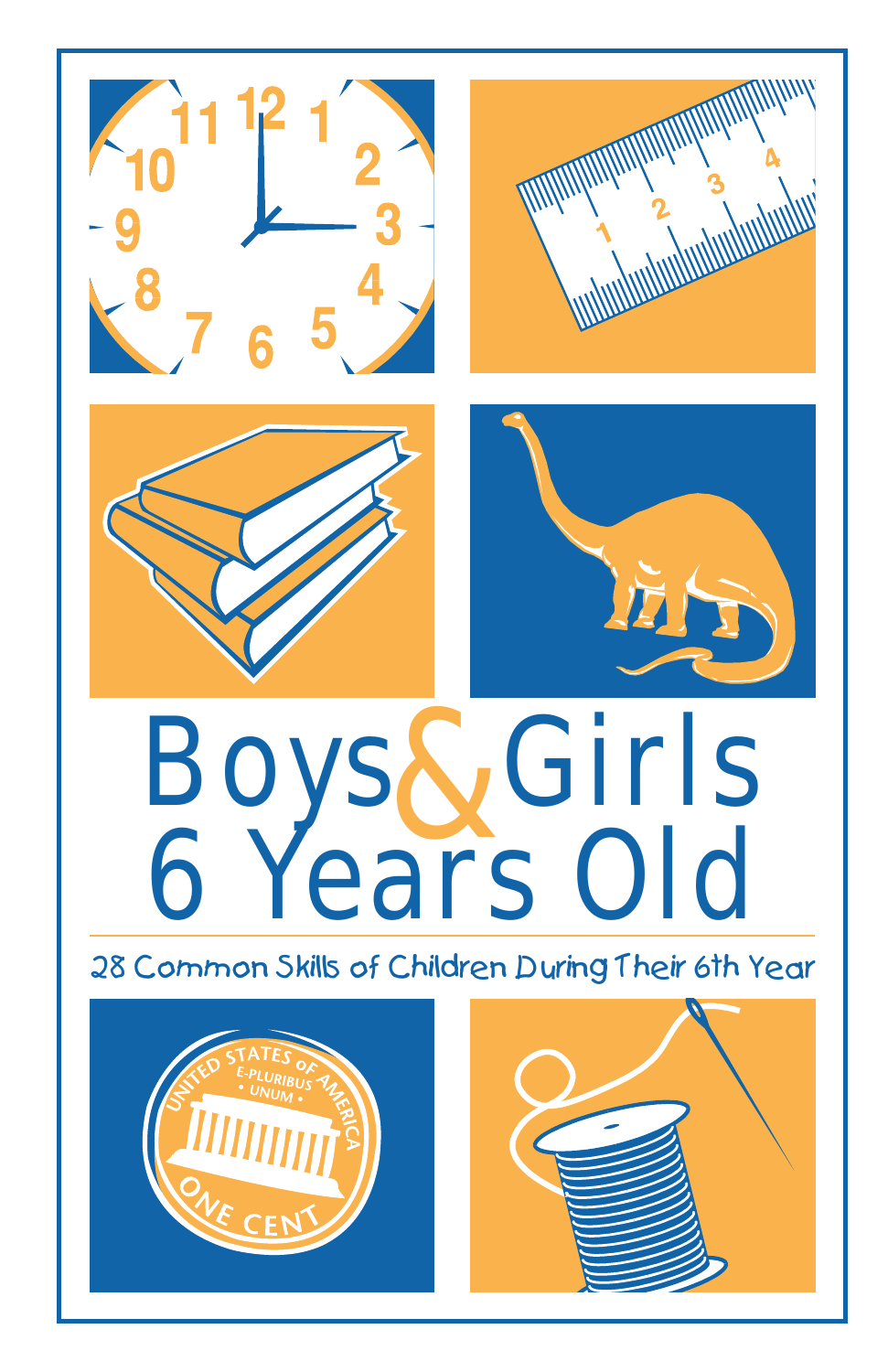# Young children are always learning.

They grow and develop at different rates, have different interests, and different experiences. This guide presents some of the skills most children are able to do during their 6th year.

# Use this guide to help.

Remember that some children will be able to do all of these things and more. Other children may be able to do many of the things listed but not be able to do others. Use this guide to help you observe your six-year-old. If you have questions about your child, speak to your pediatrician or school teacher.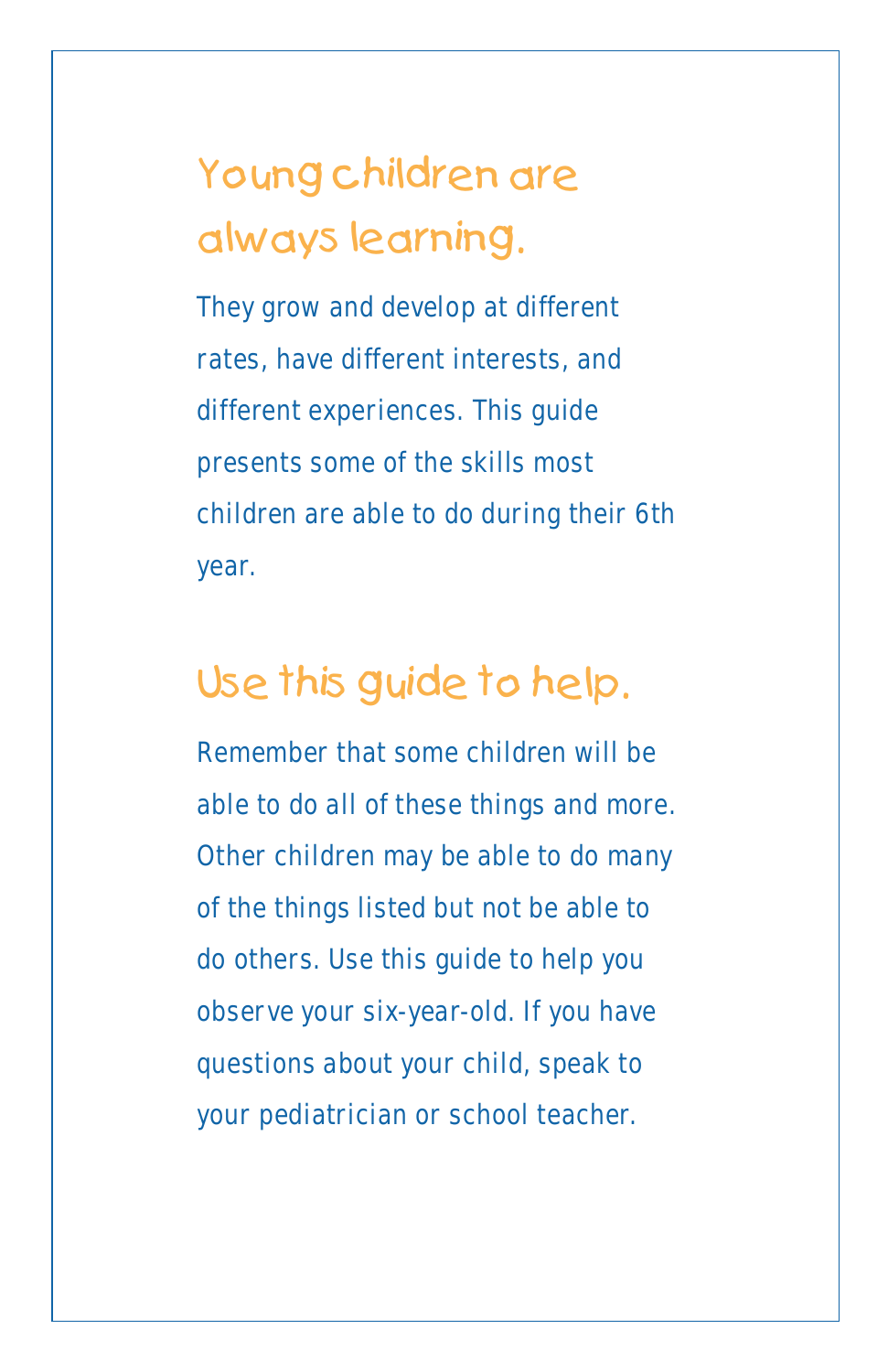# During the 6th year, a child

### 1. Shows initiative and self confidence

- suggests family projects for a Saturday afternoon •
- offers to help mom clean the basement •
- knows what to do instead if original plans don't work out
- wants to play board games and ball games with friends
- begins to be a good problem solver •

# 2. Learns how to handle problems with friends

- spends time discussing with a friend when they do not agree on what to play •
- knows when it is time to call for mom's help if the children start fighting
- asks big sister about the correct rules of the card game •

#### 3. Gets more involved in learning new things

- works on an art project for three days to complete it •
- spends a few days learning about many kinds of dinosaurs •
- continues to read the same book for several days until it is completed •



## Enjoys talking to and working with adults 4. and other children

- joins in when everyone is talking at the breakfast table •
- gets a group together to play bingo •
- works with dad and brother on the car •

# Uses a larger vocabulary when speaking 5.

- uses new words when telling or writing a story •
- gives detailed reasons for why the movie was so great or how the dish was broken •
- talks about her/his feelings and the feelings of others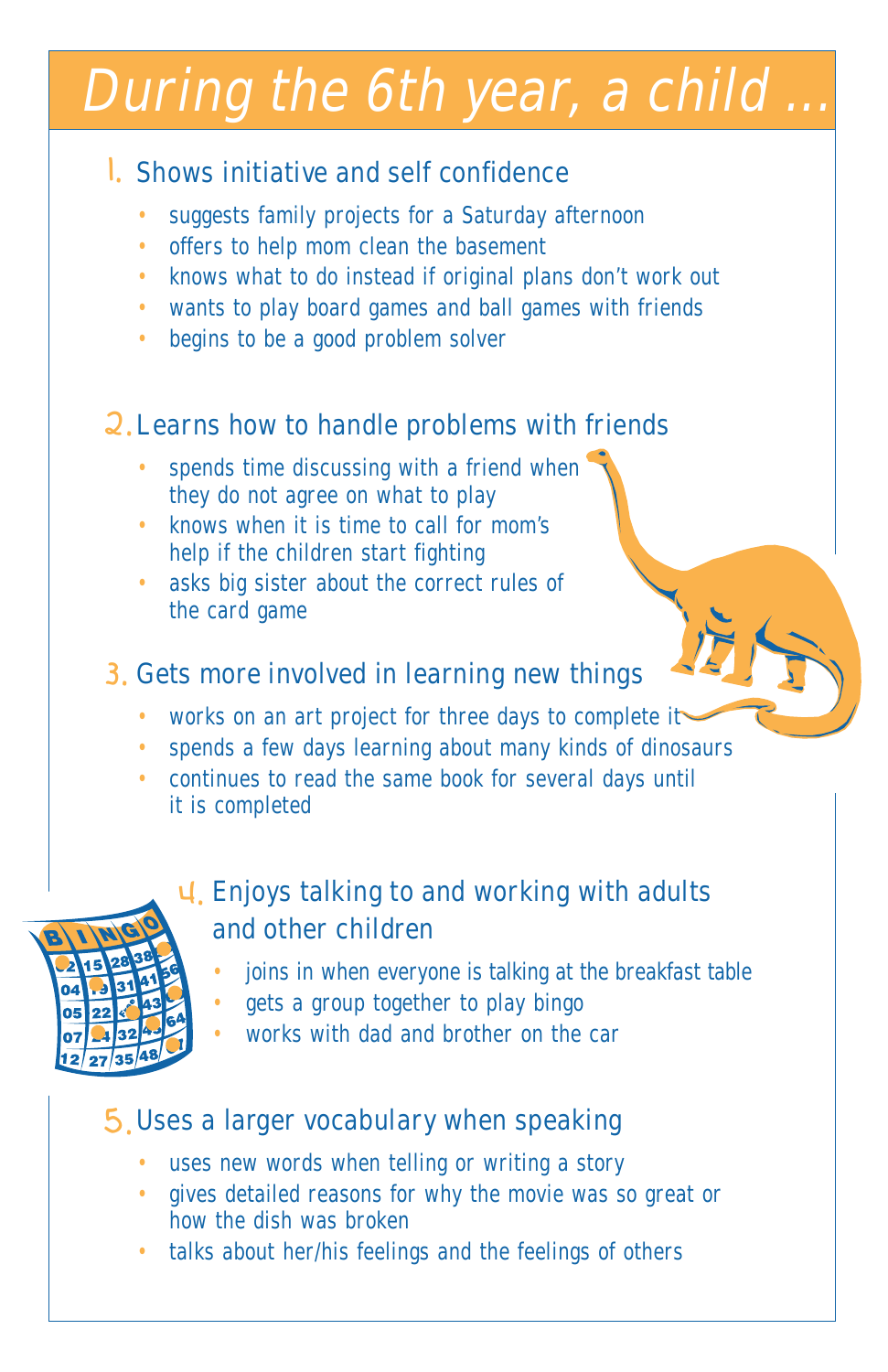# Listens for a longer time to interesting stories and 6. compares them to her/his life

- sits quietly and with interest when grandpa is telling a story •
- talks about how the same thing in the story happened to her/him
- can accurately guess what will come next in a story

#### Enjoys writing and learning to spell new words 7.

- writes a note to mom •
- makes a list of birthday wishes and asks how to spell many words
- writes a story and wants to read it to everyone at the dinner table



#### Shows an interest in reading 8.

- asks to get new books at the library
- tells the family about the story she/he read today
- wants to find more books on the same subject •

# Follows a list of directions successfully 9.

- listens to dad explain the rules of the ball game and then follows them correctly
- helps mom shop by going and getting the items she says she needs •

#### $|O|$ . Knows how to match a written number with a number of items

- points to and counts books and writes the number on a note pad •
- keeps score in a game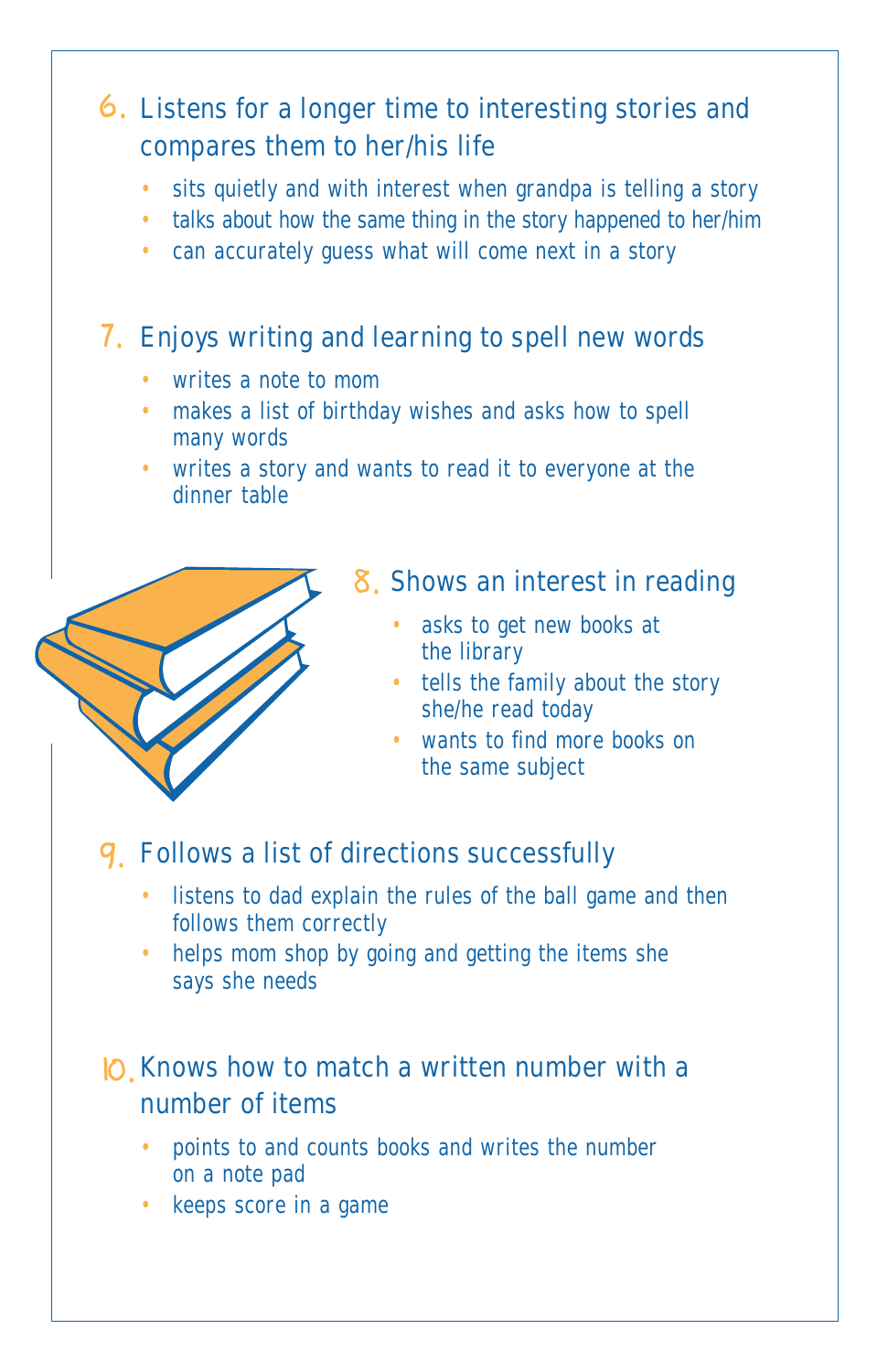#### II. Tries to figure out answers to math problems

- uses fingers to count how many cookies we need for all six children to get two each •
- pulls 12 pennies away from the pile when asked how much is  $4 + 8$ •

#### 12. Begins to understand place value

- counts by 10's to 100
- knows when adding  $3 + 10$  to start with 10 and add 3 more
- knows that 44 is in between 40 and 50

#### 13. Starts to understand and be able to tell time

PLURIBUS

- knows that bed time is 8:00 on a school night •
- tells mom the teacher said to read for 1/2 hour every night •
- knows that gym class is two times each week •

## $|u|$ . Likes to measure things using many measuring tools

- measures the size of everybody's feet using a ruler
- uses a tape measure to measure a bicycle
- uses the bathroom scale to weigh toys and books

#### Notices and can copy many kinds of patterns 15.

- sees and can copy the pattern of the tile floor
- knows what is missing in a moving pattern (hop, hop, jump, hop, hop,  $\_\_\_\_\$
- can make a pattern of many shapes and colors of wooden beads

# Enjoys sorting things into different categories 16.

- says she/he just sorted the toys by those that float and those that sink •
- separates rocks that are shiny from those that are not •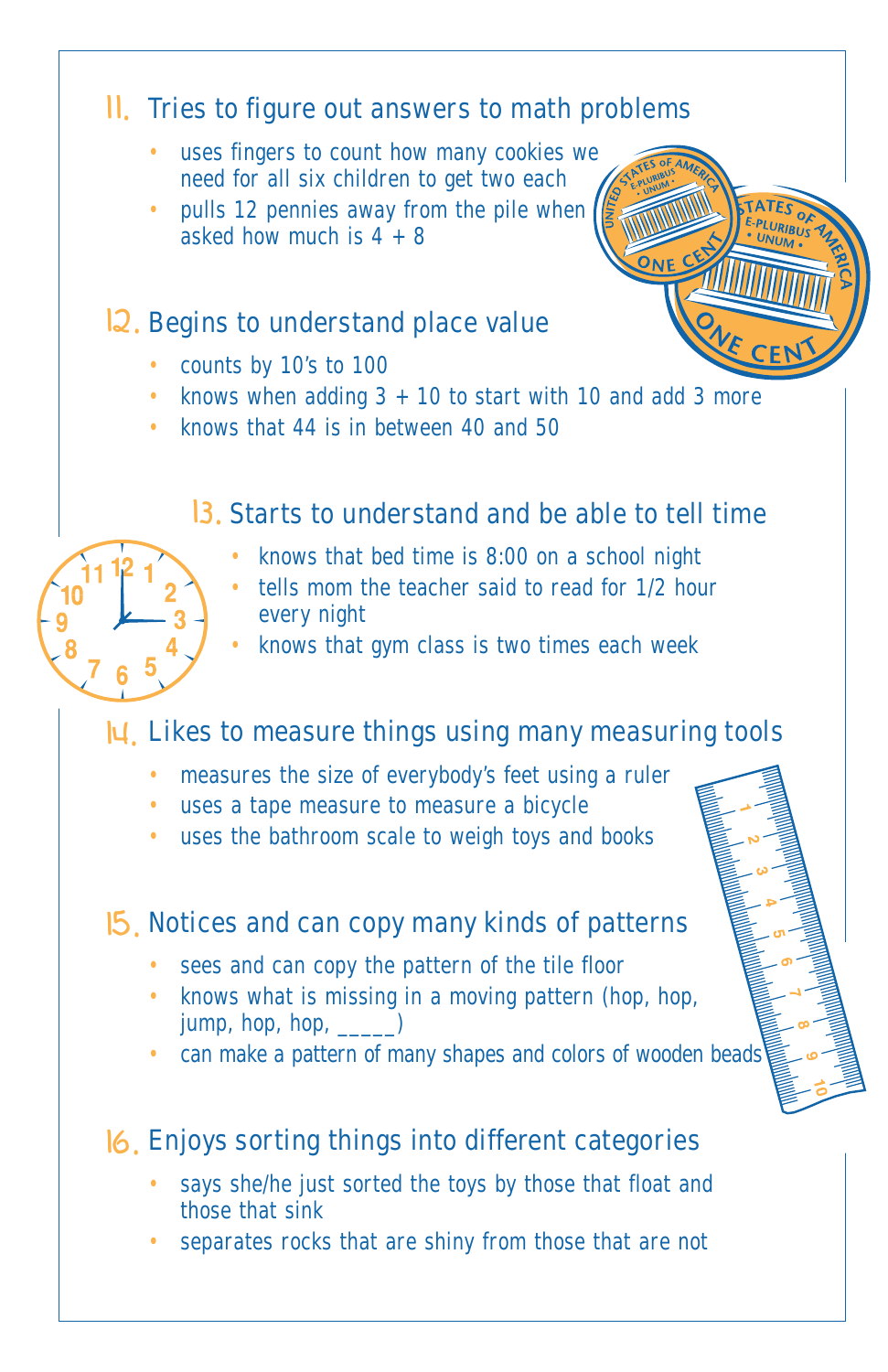# 17. Watches plants and animals very carefully

- plants some seeds and watches them grow •
- studies how birds eat seeds •

 $\overline{C}$  $\mathbb{C}$ 

compares the color markings on the guinea pigs in the store •

## 18. Likes to explain to people why something happened

- tells a friend that plants grow best with a lot of light •
- tells mom how a fish breathes in water •
- gets excited because she/he can explain how a battery makes a toy move •

#### Watches closely to find out how things work 19.

- drops a ball from different heights to see how high it will bounce •
- looks at the computer printer to see how it prints different colors

### 20. Begins to understand maps

- follows the Pirate's treasure map in the Weekly Reader
- looks at a map of the state to see where an aunt and uncle live
- draws a map to get to school

#### 2<sup>1</sup>. Sees that people are alike and different from one another

- talks about a best friend who likes to watch the same kind of movies
- tells mom about a child at school who cannot hear
- realizes that all people do not celebrate Christmas or Hanukah

### 22. Begins to understand how people rely on one another

• sees how the nurse and the doctor work together to help someone who is sick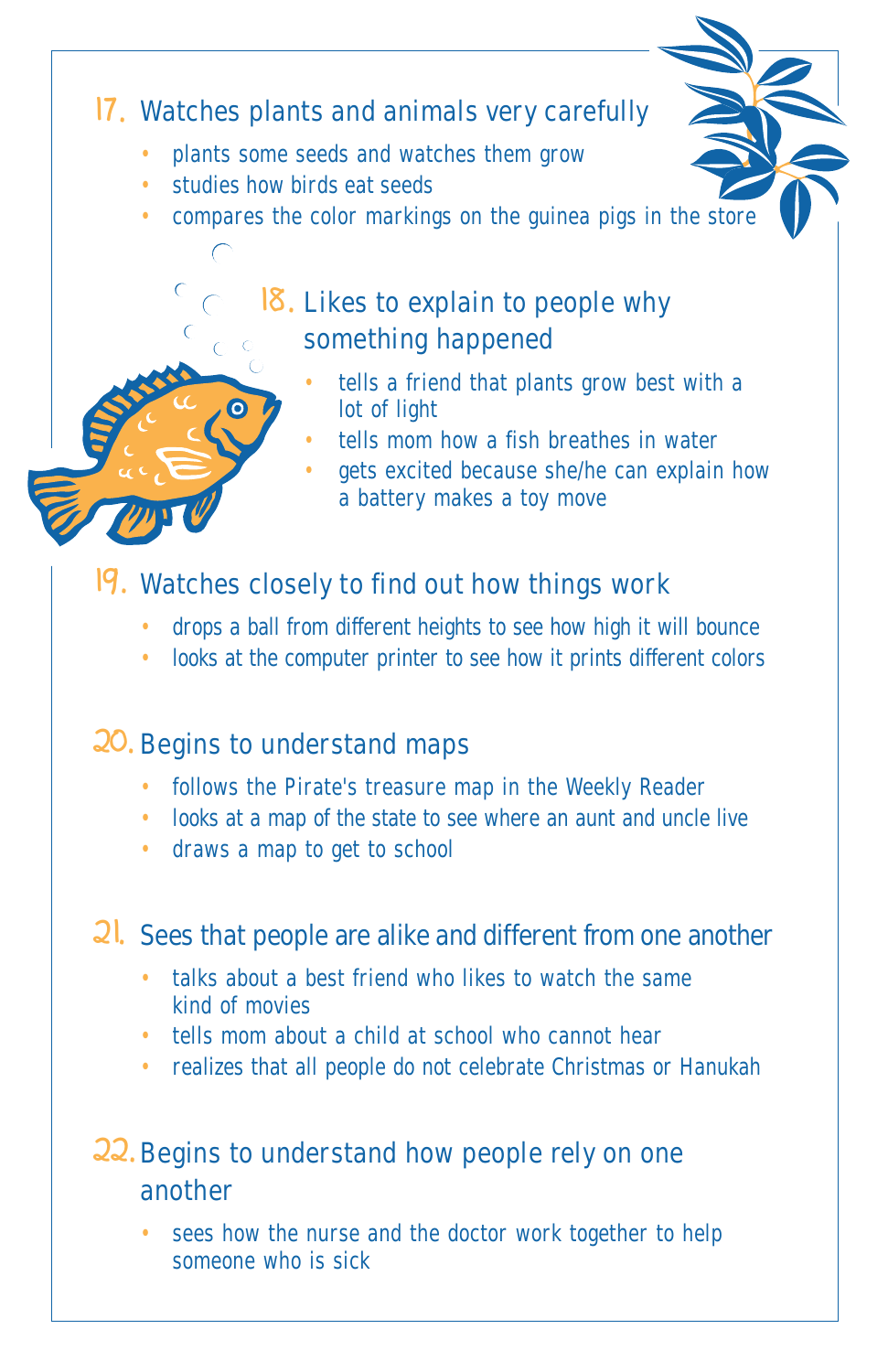#### 23. Knows that people should respect our environment

- remembers to use the recycling bin for soda cans •
- reminds friends not to litter

#### Notices and talks about examples of good leadership 24.

- helps mom to set rules for younger brothers or sisters
- talks about how the fire fighters and medics help all people
- tells dad about the rules the school principal asked the children to follow

#### 25. Enjoys expressing ideas and experiences in many ways

- uses many colors when drawing a picture
- can pretend to be a loud old man or a funny clown or an unhappy small baby

## 26. Works on projects that are not too difficult with careful attention

- sews a dress for a doll with some help from grandma •
- puts together a model car (with few pieces) and then paints it •
- writes numbers and letters very clearly •

#### 27. Shows understanding of good health

- uses a tissue to wipe a runny nose without being told to do it
- knows to get hats and gloves and boots when the weather is cold

#### 28. Has better coordination

- plays jump rope and hop scotch
- throws and catches a ball
- uses scissors to cut an outlined picture